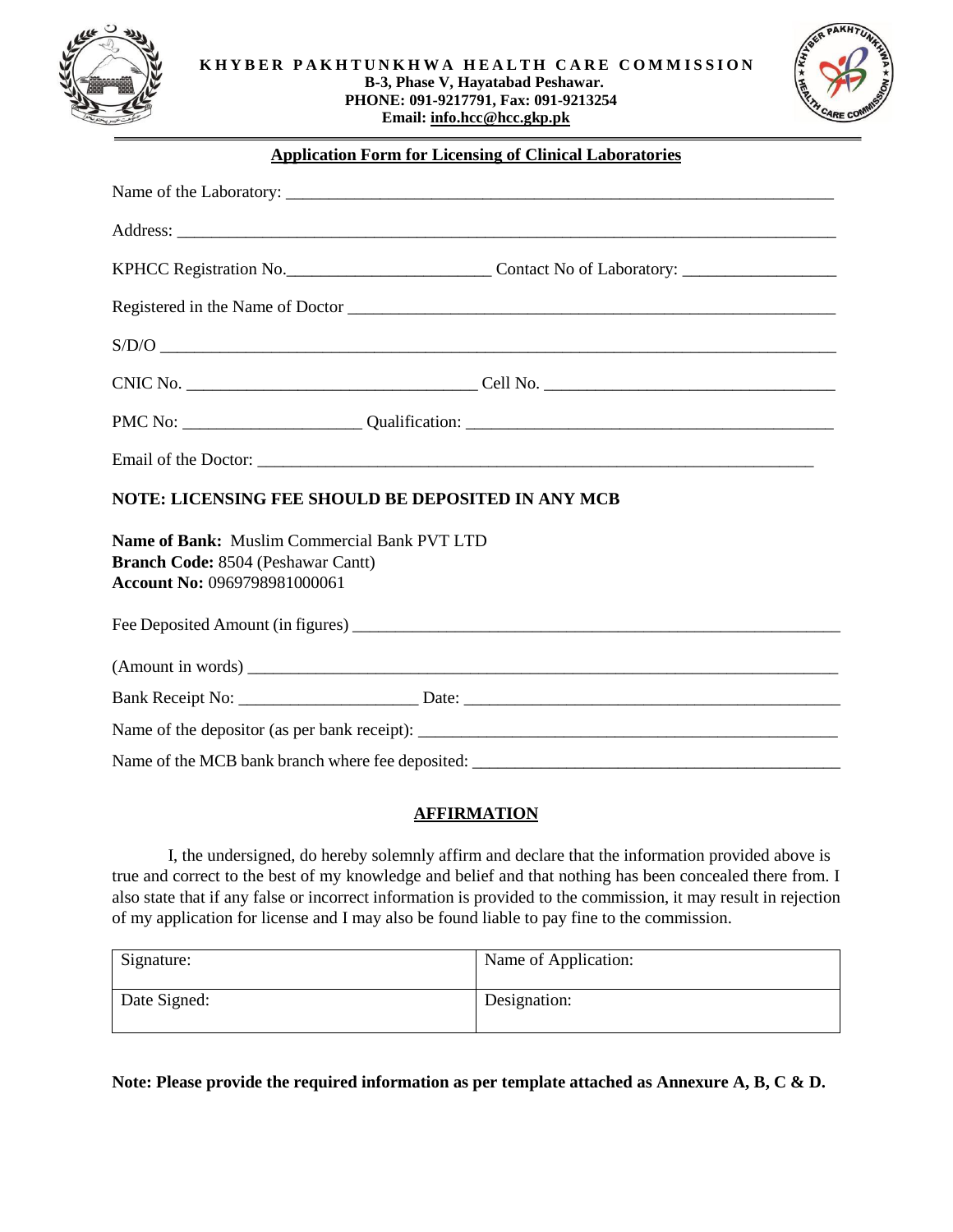



## **Annex A: Information of Full Time Staff**

| <b>NAME</b> | <b>DESIGNATION</b> | <b>REGISTRATION</b><br><b>NUMBER</b><br>(PMC/PNC/NCT/PMF) | <b>CONTACT</b><br><b>INFORMATION</b> |
|-------------|--------------------|-----------------------------------------------------------|--------------------------------------|
|             |                    |                                                           |                                      |
|             |                    |                                                           |                                      |
|             |                    |                                                           |                                      |
|             |                    |                                                           |                                      |
|             |                    |                                                           |                                      |
|             |                    |                                                           |                                      |
|             |                    |                                                           |                                      |
|             |                    |                                                           |                                      |
|             |                    |                                                           |                                      |
|             |                    |                                                           |                                      |
|             |                    |                                                           |                                      |
|             |                    |                                                           |                                      |

| Signature:   | Name of Application: |
|--------------|----------------------|
| Date Signed: | Designation:         |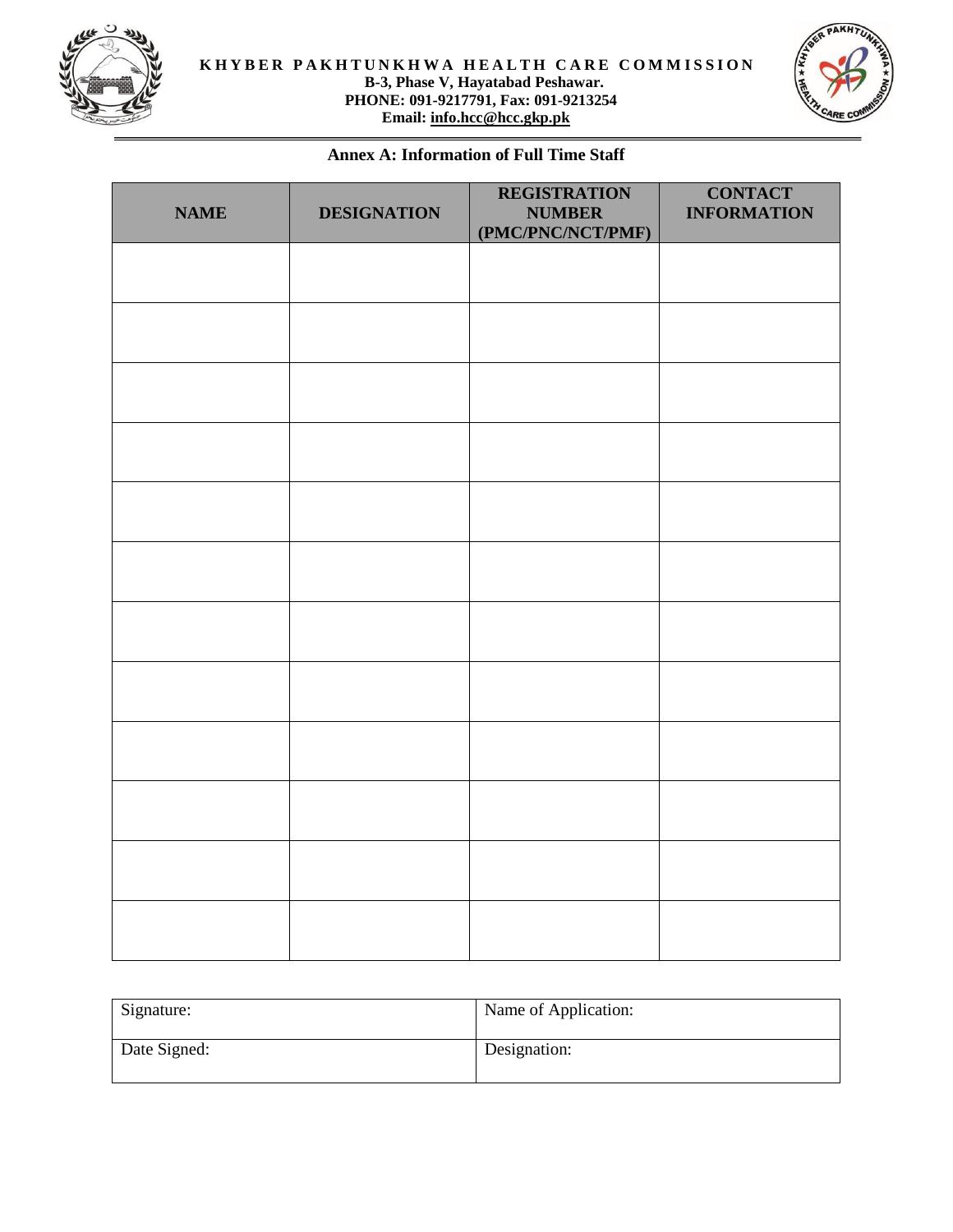



# **Annex B: Information of Part Time Staff**

| <b>NAME</b> | <b>DESIGNATION</b> | <b>REGISTRATION</b><br><b>NUMBER</b><br>(PMC/PNC/NCT/PMF) | <b>CONTACT</b><br><b>INFORMATION</b> |
|-------------|--------------------|-----------------------------------------------------------|--------------------------------------|
|             |                    |                                                           |                                      |
|             |                    |                                                           |                                      |
|             |                    |                                                           |                                      |
|             |                    |                                                           |                                      |
|             |                    |                                                           |                                      |
|             |                    |                                                           |                                      |
|             |                    |                                                           |                                      |
|             |                    |                                                           |                                      |
|             |                    |                                                           |                                      |
|             |                    |                                                           |                                      |
|             |                    |                                                           |                                      |
|             |                    |                                                           |                                      |

| Signature:   | Name of Application: |
|--------------|----------------------|
| Date Signed: | Designation:         |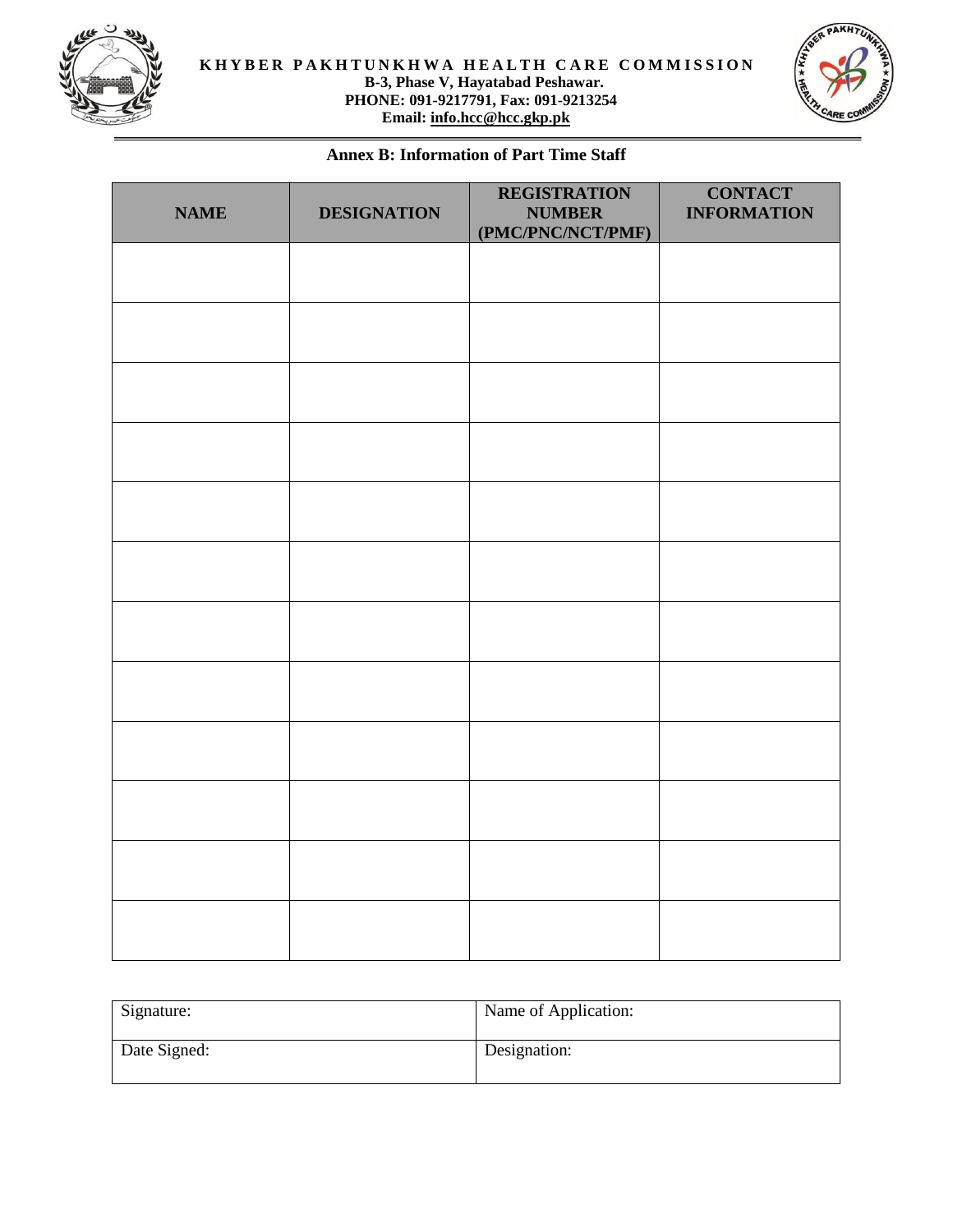



# **Annex C: List of Electro-Medical Equipment**

| Sr.No | Name of<br>Equipment | <b>Type</b> | <b>Model</b> | Functional | Non-<br><b>Functional</b> |
|-------|----------------------|-------------|--------------|------------|---------------------------|
|       |                      |             |              |            |                           |
|       |                      |             |              |            |                           |
|       |                      |             |              |            |                           |
|       |                      |             |              |            |                           |
|       |                      |             |              |            |                           |
|       |                      |             |              |            |                           |
|       |                      |             |              |            |                           |
|       |                      |             |              |            |                           |
|       |                      |             |              |            |                           |
|       |                      |             |              |            |                           |
|       |                      |             |              |            |                           |
|       |                      |             |              |            |                           |

| Signature:   | Name of Application: |
|--------------|----------------------|
| Date Signed: | Designation:         |